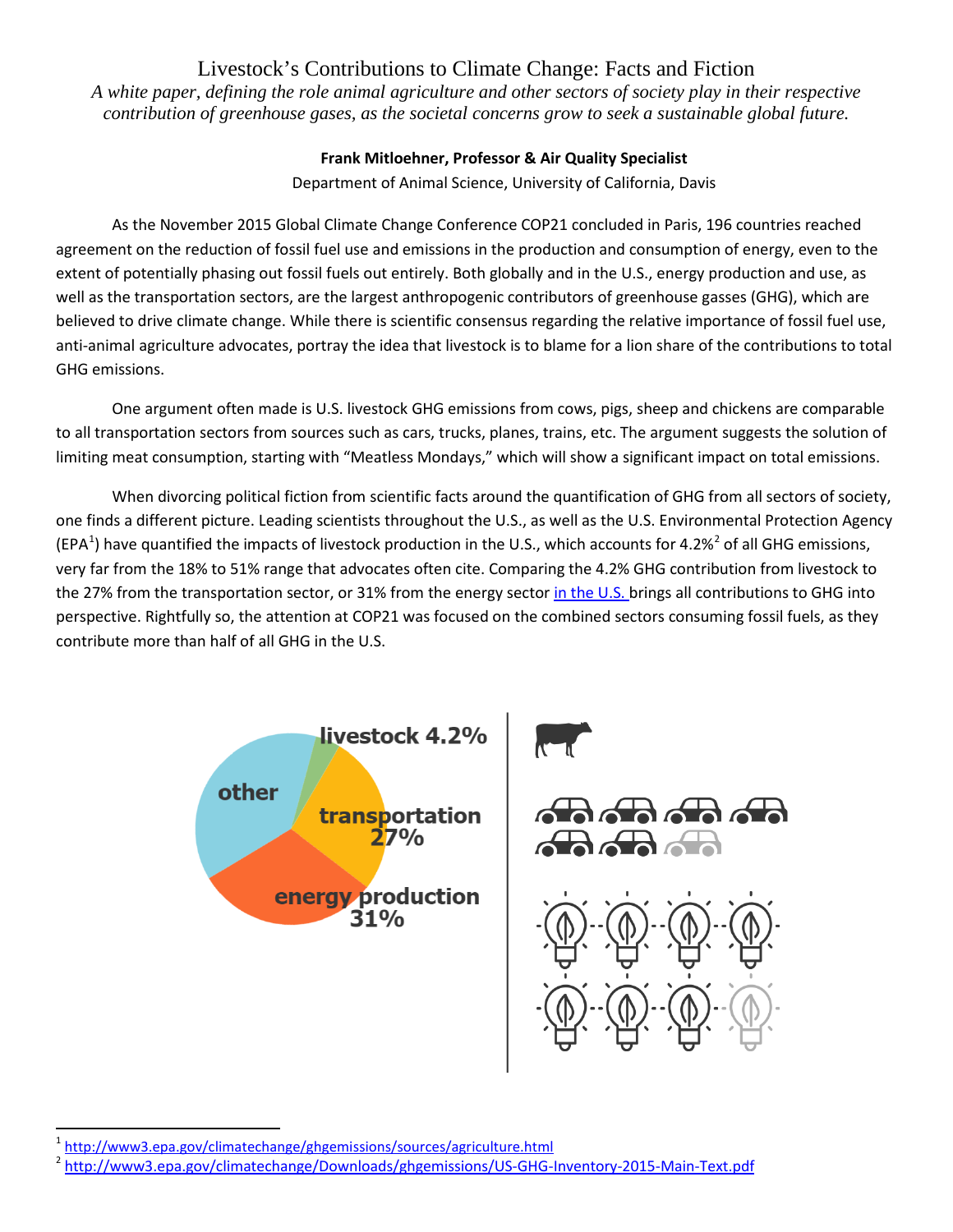Breaking down the 4.2% EPA figure for livestock by animal species, shows the following contributors: beef cattle 2.2%, dairy cattle 1.37%, swine 0.47%, poultry 0.08%, sheep 0.03%, goats 0.01% and other (horses, etc.) 0.04%. It is sometimes difficult to put these percentages in perspective, however; if all U.S. Americans practiced Meatless Mondays, we would reduce the U.S. national GHG emissions by 0.6%. A beefless Monday per week would cut total emissions by 0.3% annually. One certainly cannot neglect emissions from the livestock sector but to compare them to the main emission sources would put us on a wrong path to solutions, namely to significantly reduce our anthropogenic carbon footprint to reduce climate change.



 **with Energy Star bulbs – 1.2% = GHG Emission – 0.6%** 

In spite of the relatively low contributions to total GHG emissions, the U.S. livestock sector has shown considerable progress during the last six plus decades, and commitment into the future, to continually reduce its environmental footprint, while providing food security at home and abroad. These environmental advances have been the result of continued research and advances in animal genetics, precision nutrition, as well as animal care and health.

### **U.S. Dairy & Beef Production Continuous Improvement**

|                           | 1950                  | 2015                        |
|---------------------------|-----------------------|-----------------------------|
| <b>Total Dairy Cows:</b>  | 22 million dairy cows | 9 million dairy cows (-59%) |
| <b>Milk Production:</b>   | 117 million tons      | 209 million tons (+79%)     |
| <b>Carbon Footprint:</b>  |                       | 1/3 that of 1950            |
|                           |                       |                             |
|                           | 1970                  | 2015                        |
| <b>Total Beef Cattle:</b> | 140 million head      | 90 million head (-36%)      |
| <b>Beef Production</b>    | 24 million tons       | 24 million tons             |

Globally, the U.S. livestock sector is the country with the relatively lowest carbon footprint per unit of livestock product produced (i.e. meat, milk, or egg). The reason for this achievement largely lies in the production efficiencies of these commodities, whereby fewer animals are needed to produce a given quantity of animal protein food, as the following milk production example demonstrates: the average dairy cow in the U.S. produces 22,248 lbs. milk/cow/year. In comparison, the average dairy cow in Mexico produces 10,500 lbs. milk/cow/year, thus it requires 2-plus cows in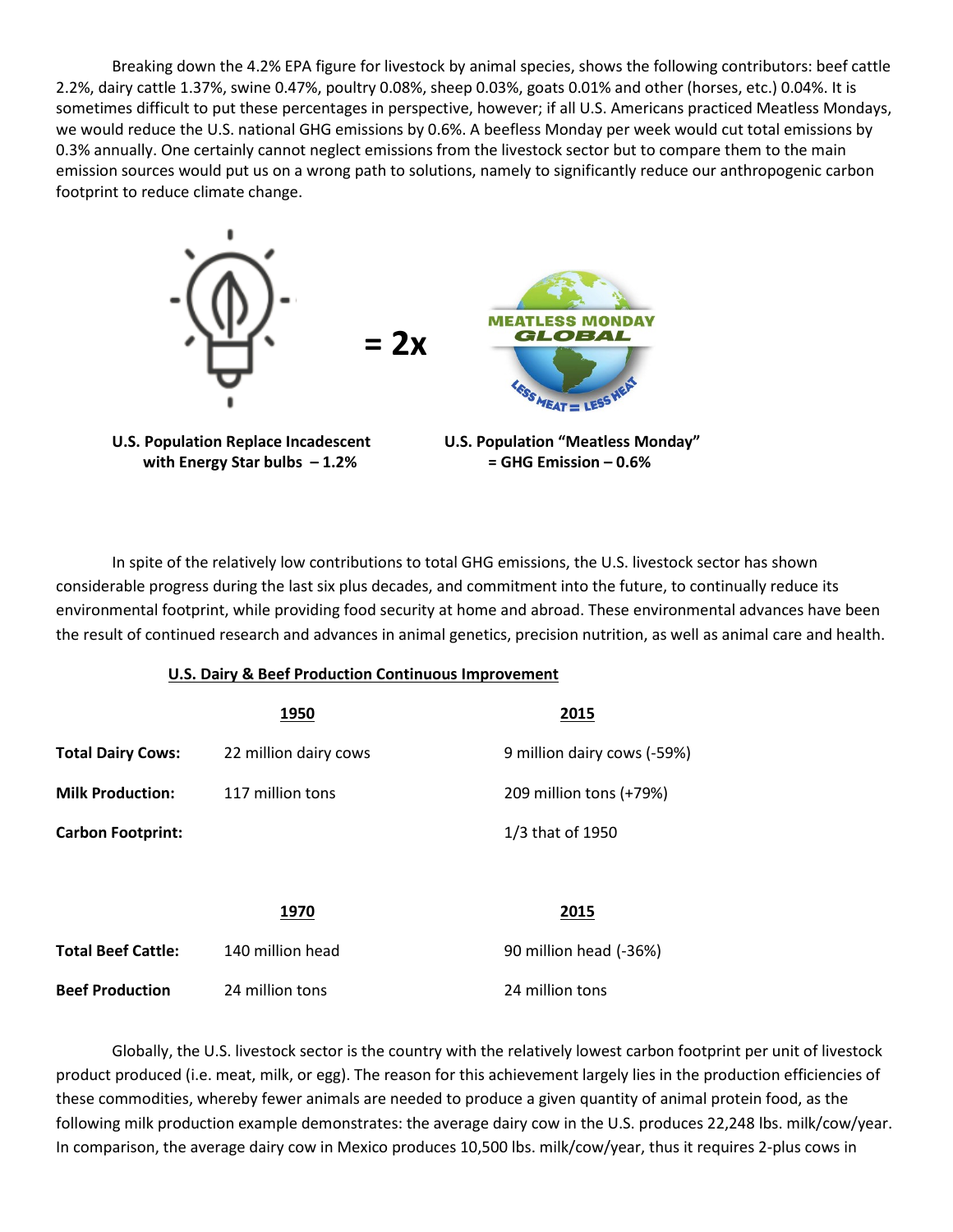Mexico to produce the same amount of milk as one cow in the U.S. India's average milk production per cow is 2,500 lbs. milk/cow/year, increasing the methane and manure production by a factor of 9 times compared to the U.S. cow. As a result, the GHG production for that same amount of milk is much lower for the U.S. versus the Mexican or Indian cow. Production efficiency is a critical factor in sustainable animal protein production and it varies drastically by region.



Improvements in livestock production efficiencies are directly related to reductions of the environmental impact. Production efficiencies and GHG emissions are inversely related—when the one rises, the other falls.

The 2050 challenge to feeding the globe is real: throughout our lifetime, the global human population will have tripled from three to more than nine billion people without concurrent increases of natural resources to produce more food. Our natural resources of land, water and minerals (fertilizer) necessary for agricultural production, have not grown but in fact decreased. As a result, agriculture will have to become much more efficient worldwide and engage in an efficient path similar to the one it has traveled down in U.S. livestock production in recent decades.

## **How can emissions accurately and fairly be assessed to lay ground for a path for solutions?**

In its quest to identify a sustainable, scientific path toward fulfilling the future global food demand, the Food and Agriculture Organization of the United Nations (FAO) has formed an international partnership project to develop and adopt a "gold standard" life cycle assessment (LCA) methodology for each livestock specie and the feed sector. The 'Livestock Environmental Assessment and Performance Partnership' (LEAP), engaged with more than 300 scientists from the world's most prestigious academic institutions in developing this unprecedented effort in developing a global benchmarking methodology. The first three-year phase project was finalized in December 2015 with six publically available LC[A guidelines](http://www.fao.org/partnerships/leap/en/)<sup>[3](#page-2-0)</sup>. This globally harmonized quantification methodology will not only allow the accurate measurement by livestock species and production regions across the globe today, but will also identify opportunities for improvement and the ability to measure that progress in each region going forward.

l

<span id="page-2-0"></span><sup>3</sup> <http://www.fao.org/partnerships/leap/en/>